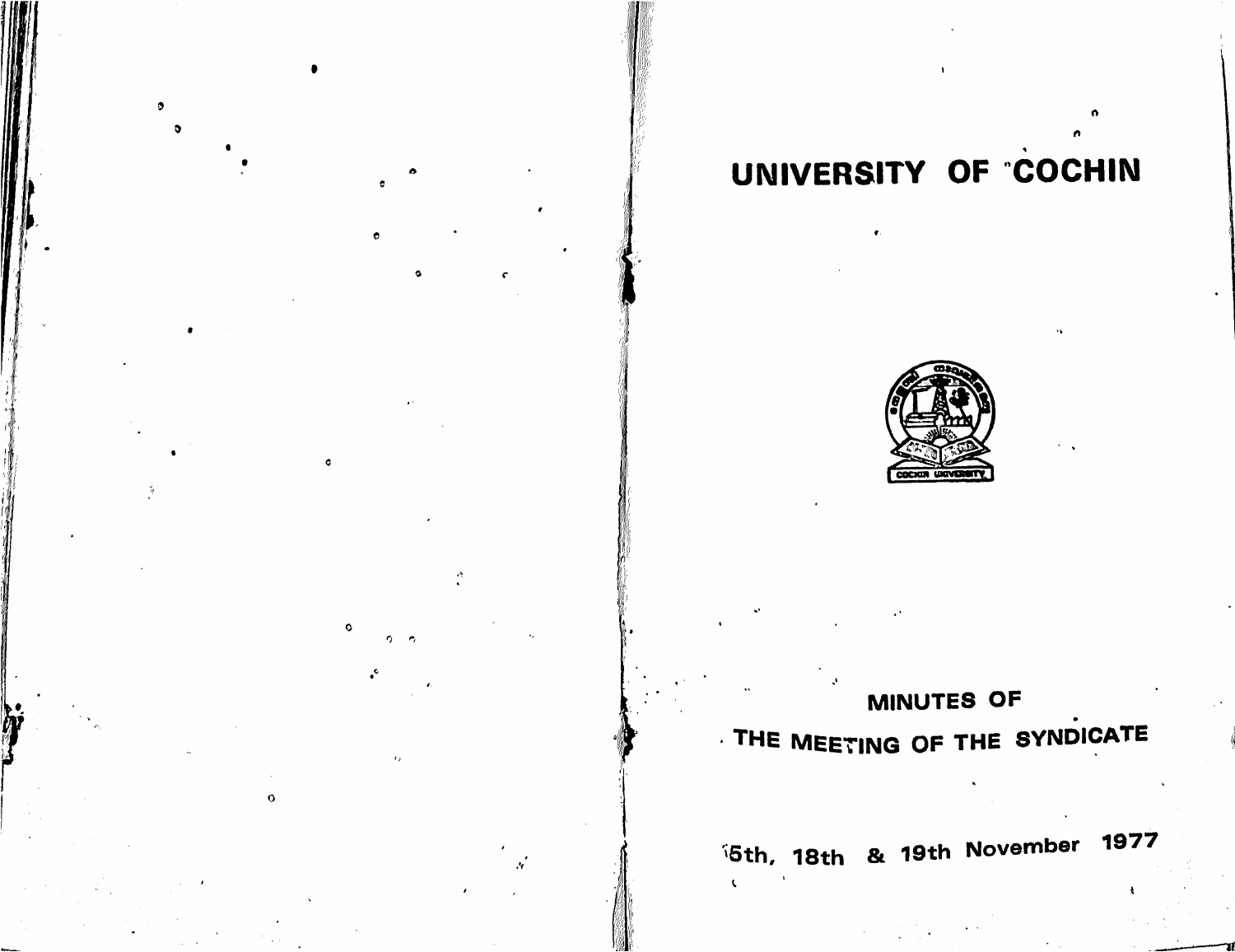## UNIVERSITY OF COCHIN

 $\ddot{\cdot}$ 

 $\ddot{\cdot}$ 

### THE MINUTES OF THE 87th MEETING OF **DRAFT** SYNDICATE HELD ON 5-11-1977.

| Place of meeting |   |  |
|------------------|---|--|
|                  | ٠ |  |
| <b>Time</b>      |   |  |

### **Members Present:-**

- 1. Dr. C. P. Kuriakose Pro Vice Chancellor
- (in the Chair)

University Buildings,

1.

Tripunithura.

10.30 A. M.

2. Dr. S. Vasudev

3. Shri. T. R. Subbayyan

4. Shri. Jose T. Mcokken

5. Shri A. K. Hameed

6. Shri. K. Govinda Pillai

7. Dr. C. V. Kurian

8. Prof. C. T. Benjamin

9. Shri. V. Narayanan Nayar

10. Shri. V. P. Marikkar

1 is Dr. M. V. Pylee

 $\overline{d}$ 

12: Shri K. A. Mohammed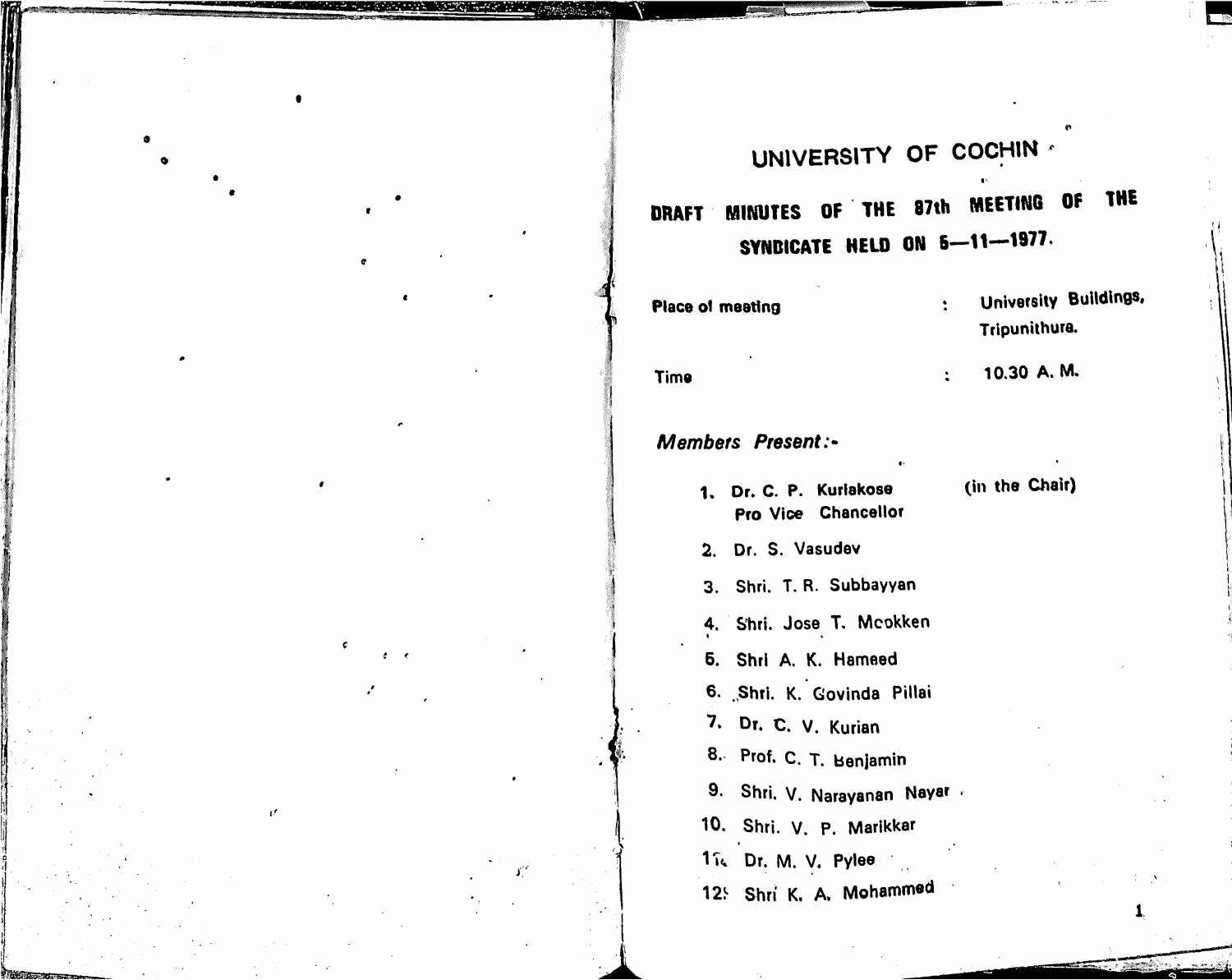Item No. 87.01

At the outset the Vice Chancellor made reference to the sad and sudden demise of Dr. A. T. Markose on 15-10-1977 in London and the sad demise of Prof. Joseph Mundassery our first Vice Chancellor at Trichur on 25-10-1977. The Syndicate passed the following resolutions after observing silence for 2 minutes in each case and resolved that copies of resolution be sent to the bereaved family.

 $\alpha$ 

1) 'The Syndicate of the Cochin University places on record its profound grief on the sad and sudden demise of Dr. A. T. Matkose, Head of the Department of Law, and member of the Syndicate, on 15-10-1977 while on deputation in London; and its appreciation of the valuable services rendered by him to the University".

2) "The Syndicate of the Cochin University places on record its profound sorrow on the demise of Prof. Joseph Mundassery, the first Vice Chancellor of this University and an eminent literary critic, on 25-10-1977 at his residence at Trichur; and its appreciation of the eminent services rendered by him to the University."

*Item No. 87.02* 

The Syndicate resolved that the portraits of the former Vice Chancellors viz., Late Prof. Joseph Mundassery and late Dr. N. K. Panikkar be unveiled in the Syndicate room and that detailed proposals be placed before the Syndicate.

Item No. 87.03 Confirmation of the minutes of the meeting of the Syndicate held on 11-10-1977.

Resolved that the minutes of the meeting of the Syndicate held on 11-10-1977 be confirmed subject to the following modifications:

a) In Annexure to Item No. 86.04, the list of pames under Board of Studies in Marine Biology & Oceanography be further considered at the next meeting 11-1-1977.

b) Under Board of Studies in Hindi, the name/address of Members mentioned in SI. Nos. 8 and 9 be corrected  $3.4 \times 10^{4}$ thus:

- 8) Shri. R. P. Naik, Secretary, Official Language, Ministry of Home Affairs, New Delhi.
- .9) Smt. P. Lakshmikutty Amme, Gokulam, Ponkunnam 神经的 一种生长 Trichur-2.

c) Under Board of Studies in Naval Architecture the name under Item 10 be corrected as R. A. Kammath.

d) Under Board of Studies in Physics the following names be added as SI. No. 9 & 10.  $\mathbf{C}^{\mathcal{A}}$  and  $\mathbf{C}^{\mathcal{A}}$  and  $\mathbf{C}^{\mathcal{A}}$  and  $\mathbf{C}^{\mathcal{A}}$ 

- 1) Dr. C. P. Menon, Reader, and the contract of the contract of the contract of the contract of the contract of **Department of Physics.** A construction of the set of the set of the set of the set of the set of the set of the set of the set of the set of the set of the set of the set of the set of the set of the set of the set of the **University of Cochin.** Cochin-22.  $\label{eq:2.1} \mathcal{O}(\log n) = \frac{2\log n}{\log n} \sum_{i=1}^n \mathcal{O}(\log n)^{1/2} \sum_{i=1}^n \mathcal{O}(\log n)^{1/2}$
- Cochin-22.  $\label{eq:2.1} \mathcal{L}_{\mathcal{A}}(\mathcal{A})=\mathcal{A}(\mathcal{A})=\mathcal{A}(\mathcal{A})=\mathcal{A}(\mathcal{A})=\mathcal{A}(\mathcal{A})$

Item No. 87.04 Report by the Vice-Chancellor on Important developments in the University since the last meeting.

In the context of the report in the newspapers that the teachers of the Engineering College, Trichur have decided to resign from the University bodies end, posts in the College like Hostel Warden, resident tutors etc., the Pro Vice Chancellor made a brief resume of the circumstances under which the College was transferred to the University on 24-2-1977, the discussion held in the room of the Special Secretary to Government, Higher Education on 11-3-1977 at the Secretariat Trivandrum, the discussion with the Minister for Education at Tourist Bunglow, Alwaye on 19.9-1977 and the interim orders issued by Government on

しごとり ばい かいぼう だまし きょうし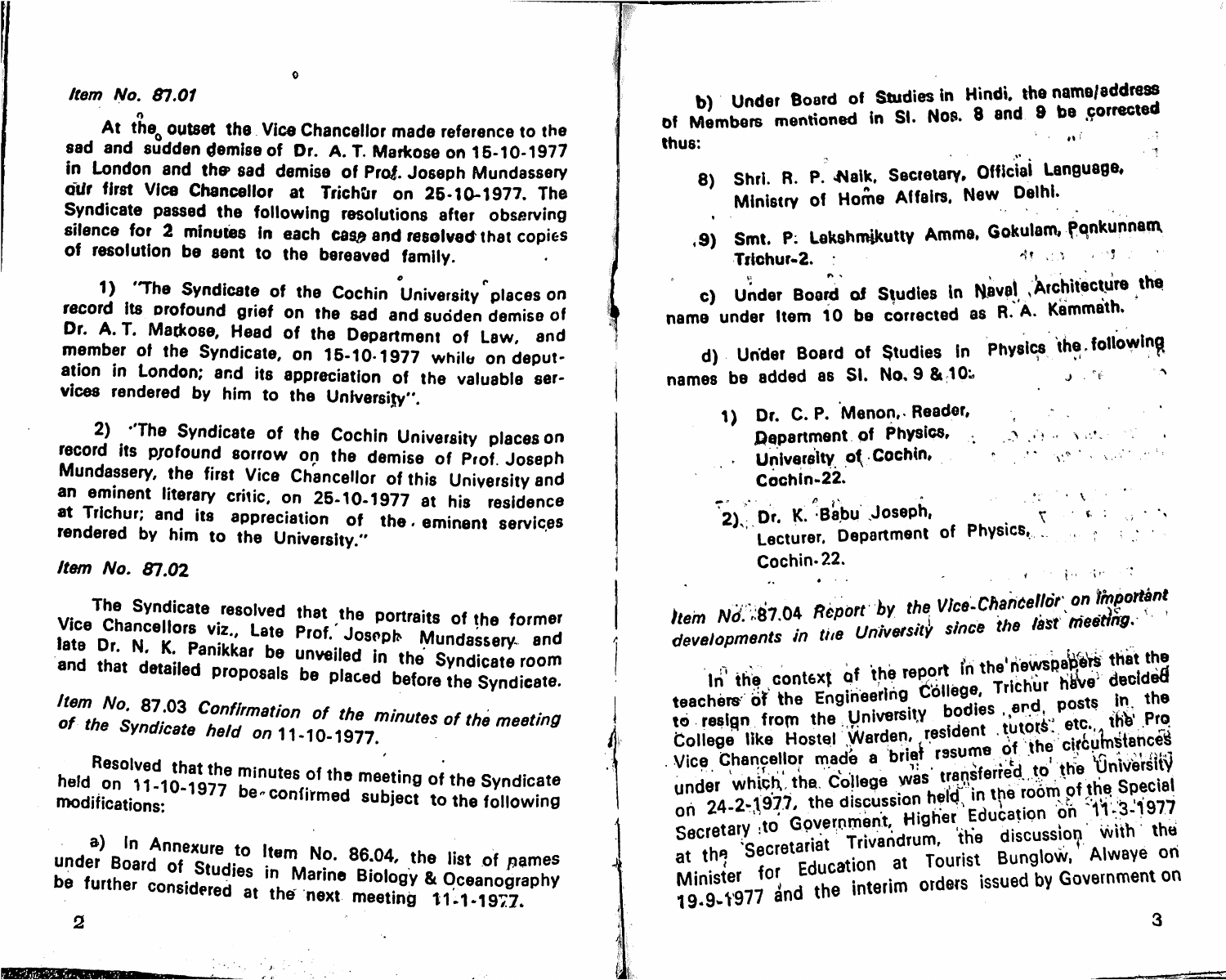24-10-1977 pending further orders on the question of transfer of College to the University. The Pro Vice Chancellor also mentioned that he has given instructions to the Principal not to accept the resignations of the teachers from Wardenship, futorship etc.

After a brief discussion the Syndicate felt that & very serious situation would arise if the reports in the papers  $\begin{bmatrix} 1 & 1 & 1 \end{bmatrix}$  assolved were true and that the crucial point to be made clear is the minutes. were true and that the crucial point to be made clear is  $\begin{pmatrix} 1 & 1 \\ 1 & 1 \end{pmatrix}$  the minutes whether there is any share is the minutes. whether there is any change in the Government decision to transfer the College to the University.

Resolved -that the Syndicate may wait on deputation on the Minister for Education on 9-11-1977 or any other date convenient to the Minister.

Item No. 87.05. Deputation of Shrl. M. P. Madhavan Nair as Registrar — G. O. and Draft University Order — consideration (Item No. 4 in the Agenda for  $11-10-1977$ )

The Syndicate considered the G. 0. Rt. No. 5043/77/GAD dated 6-8-1977 and the earlier decisions on the deputation of Sri Madhavan Nair as Registrar.

Government be requested once again to appointment of Shrl. Madhavan Nair upto 30-6-1979 as a special case.

 $\sim 10^7$ resolved further that proposals for regular appointment pe placed before the next meeting of the Syndicate.

Resolved also that in partial modification the decision<br>in item No. 82.26 of the meeting cated 6-8-1977 the<br>request of Shri. Madhavan Nair for allowing him to draw in item No. 82.26 of the meeting dated 6-8-1977 the higher road mileage in ralaxation of Government Decision under Rule 32 under Part II, K. S. R. in connection with his transfer to this University on Foreign Service, be granted as a special case.

Item No 87.06. Minutes of the meeting of the Academic Council held on 16-7-1977 and 22-8-1977 (Kem No. 6 in the Agenda for the meeting on  $11$ -10-1977)  $\qquad \qquad$ 

Syndicate considered the minutes of '22.8-1977. 16-7-1977 and 22-8-1977. of the Academic Council held on 10-7-1377 and  $\frac{1}{2}$ The Syndicate considered the minutes of the meetings

. Resolved that further action be taken as suggested in

^Ac.)

 $1.7.1 - 7$ 

Item No, 87.07 Proposal for conducting the meeting of the Academic Council thrice a year (Item No. 6 in the Agenda for the meeting on 11-10-1977) **Shape 12** 

The Syndicate considered the proposal for conducting the meeting of the Academic Copincil three to your

Resolved that a meeting of the Academic Council be held of 15 days before an ordinary meeting of the Senate.

Resolved further that the next ordinary meetihg of the Academic Council be held in February 1978.  $\frac{1}{2}$  J  $\frac{1}{2}$  (1)  $\frac{1}{2}$  (3)  $\frac{1}{2}$ 

 $\mathcal{A}_{\mathcal{A}}$  and  $\mathcal{B}_{\mathcal{A}}$ 

 $^{\prime \prime}$ 

**AC.)** (1991)

Item No. 87.08 University Correge of Engineering—Purchase of the of equipment for Electrical Department (Item No. 7 in the Agenda for the meeting on 11-10-77)

Syndicate considered the of equipments for the electrical engineering amounting to Rs. 46,692/- along with the recommendation Finance, Works of *digmase.* The Syndicate considered the proposal for the purchase amounting to  $Rs$ . 40,692/of the Standing Committee on

as a University of the excorded for the purchase.<br>
The equipments amounting Rs, 46,692/- for the electrical  $5<sup>o</sup>$ 

**Additionally** Depends on the second control of **(Ad.)** Fine 9.19.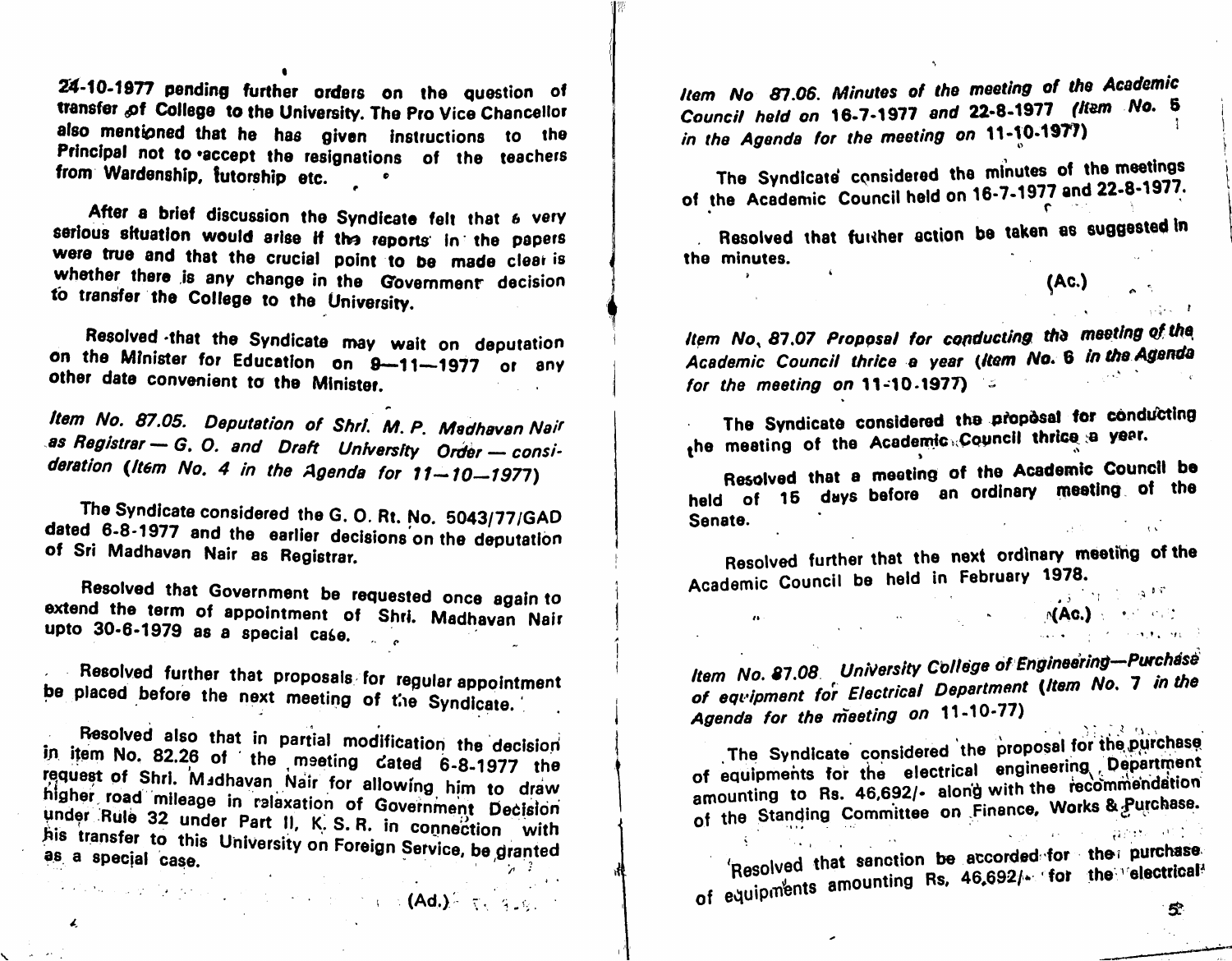engineering department but financial commitment need the made' only' after the Government release grant for Engineering College. be

 $\mathcal{L} = \{ \mathcal{L}_1, \mathcal{L}_2, \ldots, \mathcal{L}_N \}$  $(A\Phi, Ec.)$  Ad. Ec. **Carl Strath** 

Item No. 87.09. University College of Engineering --Appointment of Teaching Staff (Itenf No. 8 in the Agenda for the meeting on 11-10-1977)

The Syndicate considered the proposal of the Principal,<br>Engineering College, Trichur for the creation of teaching posts as detailed below along with the recommendation of the Standing Committees of the Cuadians and recommendation of we committees of the Syndicate on Finance, Works & Purchase and Staff and Establishment.

**1. 1. Assiererik Froressor in Electrical Engineering on**  $ms. 850-1460 - 2$  posts.

2) Lectufer>in Electrical Engineering on Rs. 660-1100  $4$  bosts. The  $4$ 

**3) Lecturer In Telecommunication and Electronics on**  $\triangleright$  : Ra $_{6}$ 560-1100 — 2 posts.

in the letter  $\text{No.}$  Ad Fr. 1.42.177 directed as  $\pi$  comp.  $\frac{m}{\pi}$  . Here  $\frac{m}{\pi}$  and  $\frac{m}{\pi}$  and  $\frac{m}{\pi}$  and  $\frac{m}{\pi}$  and  $\frac{m}{\pi}$  and  $\frac{m}{\pi}$  and  $\frac{m}{\pi}$  and  $\frac{m}{\pi}$  and  $\frac{m}{\pi}$  and  $\frac{m}{\pi}$  and  $\frac{m}{\pi}$  and  $\frac{m}{\pi}$  and  $\frac{m}{\pi}$  and  $\frac{m}{\pi$ Government in pursuance of the earlier decision in Item  $N_{\rm{max}} \approx 10^{4/4}$  of  $\mu_{\rm{max}}$  . The minutes of the Syndicate.

Ad. Ec.

/

.i

of periodicals (Item No. 9 in the Agenda for the meeting and a resolved that the recommendation of the Works & Finance<br>Pn 11-10-1977)  $\frac{9n^3}{11}$  -10-1977),  $\frac{1}{\cos t}$  ,  $\frac{1}{2}$  ,  $\frac{1}{2}$  ,  $\frac{1}{2}$  ,  $\frac{1}{2}$  ,  $\frac{1}{2}$  ,  $\frac{1}{2}$  ,  $\frac{1}{2}$  ,  $\frac{1}{2}$ 

 $A = -1.7$ 

interestive in considered the proposal of the principal, Engineering College for the purchase of periodicals along with the recommendation of the Standing Committee on Rinance, Works, & Purchase, and enterprise on the committee on the committee on the committee on the committee on  $\ell$ .

Resolved that sanction be accorded for the purchase of periodicals as requested by the Principal, Engineering College and that financial commitment be made only after release of Government grant for the Engineering College.

Item No. 87.11. University College of Engineering-Delegetion of powers to the Principal (Item No, 10 in the Agenda for the meeting on  $11-10-1977$ )

The Syndicate considered the request of the principal for delegating him with powers to depute and sanction tour of all staff members within the State alonge with the request of the Standing Committee on Staff and Establishment.

Resolved that the Principal, Engineering College, Trichur be delegated with powers to depute his subordinate officers in the districts adloining Trichur District.

(Ad. Ec.)

 $7<sub>1</sub>$ 

 $t$ , tem No. 87.12. Purchase of Refrigeration and  $\tau$  in the Agenda for the Dept, of Marine Sciences  $\sqrt{1+\frac{1}{n}}$ for 11-10-1977)

The Syndicate considered the proposal of the Head of the Department of Marine Sciences for the purchase of the Department of warme Sciences for the unit one<br>one Leonard Deep Freezer (275 liters capacity) and one one Leonard Deep Freezer (270 note copenational contracts Leonard Refrigerator (285 litres capacity) with accessories Leonard Refrigerator (200 nues capacity) time<br>amounting to Rs. 12,487/- from M/s. Blue Star Ltd., Ernakulam along with the recommendation of the Standing Commi-,

ttee on Finance, Works & Purchase.<br>Resolved that the recommendation of the Works & Finance<sup>e</sup> Committee to purchase (1) One Kelvinator Refrigerator (285 litres capacity) at Rs.  $6,162.50$  and (2) One Kelvinator Deep Freezer (275 litres capactity) at Rs. 6,799. 00 with<br>accessaries for both items be approved. accessaries for both items be approved. (Ad

 $\mathcal{V}$  . The contract of  $\mathcal{V}$  . The contract of  $\mathcal{V}$ 

 $\bullet$ .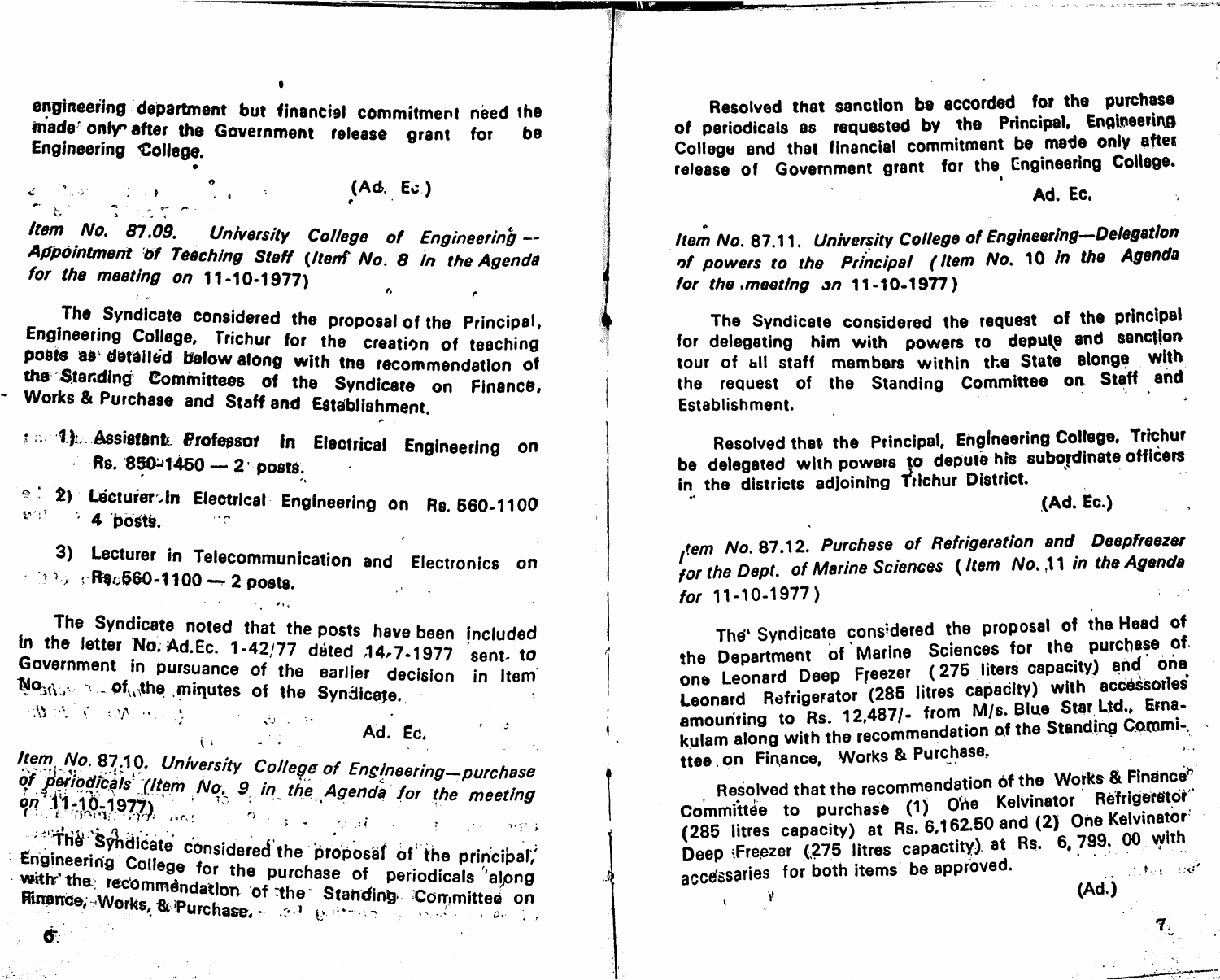**Rem No. 81.13. University College of Engineering-Constru**ction of Auditorium (Item No. 12 in the Agenda for the meeting on \$1-10-1977)

The Syndicate considered the proposal of the Principal Engineering College for the construction for an auditorium and a library along with the recommendation of the Standing Committee on Finance, Works & Purchase.

Resolved that the item be deferred.

(Ad. Ec.)

Item No. 87.14. M.Sc. Course in Oceanography and Meteorology-Arrangement of guest lectures-ratification of (Item No. 13 in the Agenda for 11-10-1977)

The Syndicate noted that the Vice-Chancellor had accorded sanction for engaging Shri. C.K. Rajan, Scientific Assistant-in-Charge, Radio Sonde Observatory, Cochin to deliver about 20 lectures to the 2nd Semester students of the M. Sc. Course in Oceanography an Meteorology on the usual remuneration of Rs. 40/- per hour of lecture.

Resolved that the action taken by the Vice Chancellor be ratified.

 $(Ac.)$ .

Item No. 87.15. M. Sc. Course in Industrial Fisheries--Arrangement of guest lectures-ratification of.

The Syndicate noted that the Vice Chancellor had accorded senction to engage Shri. Achuthan Nair, Dy. Director of Fisheries (Inland) Malampuzha for delivering about 8 lectures/practicals in Inland Fisheries on the usual remuneration of Rs. 40/ - per hour of lecture, limited to Rs. 100/ - per day including D.A.

Resolved that the action taken by the Vice-Chancellor be ratified. ang mana

 $(Ac.)$ 

tem No. 87.16. Shri, M. P. Medhavan Nair-Commutted leave-Charge arrangement \and advance net salary for the month (Item No. 2A in the Agenda)

The Syndicate considered whether:

1) Shri. M. P. Madhavan Nair. Registrar may be granted commuted leave from 7-11-1977 to, 10-12-1977 with permission to prefix and suffix the Sundays on 6-11-1977 and 11-12-1977 respectively in modification of its earlier deciand the same of the state sion in Item 83.27.  $\epsilon$  .

2) He may be given an advance net salary for a month under Art 75(e) of K. F. C. Vol. I.

The Syndicate also considered the charge arrangements to be made in the event of granting him leave.

The Registrar agreed to reconsider his application for leave from 7-11-1977 to 10-12-1977 and the item was dropped.

 $\mathcal{F}$  and  $\mathcal{F}$  .

 $\mathcal{A}_\text{c} = \mathcal{A}_\text{c}$  ,  $\mathcal{A}_\text{c}$ 

â

 $(Ad.)$ 

Item No. 87.17. Ph. D. Thesis in Hindi submitted by Smt. K. Chitralekha - Appointment of examiners (Item No. 4 in the Agenda)

The Syndicate considered the panel consisting of seven names of experts for the selection of three examiners to evaluate the thesis entitled "Buddha and Buddhist thought in Modern Hindi poetry" submitted by Smt. K. Chitralekha, Research student working under the supervision of Dr. N. Raman Nair, Reader, Dept. of Hindi.

Resolved that SI. No. 5 be approved as examiner and Chairman to evaluate the thesis submitted by Smt. K. Chitralekha and that 2 more examiners be appointed by the Vice-Chancellor from an additional panel to be obtained from the Supervising Teacher and reported to the Syndicate for ratification.

 $\mathbf{B}^1$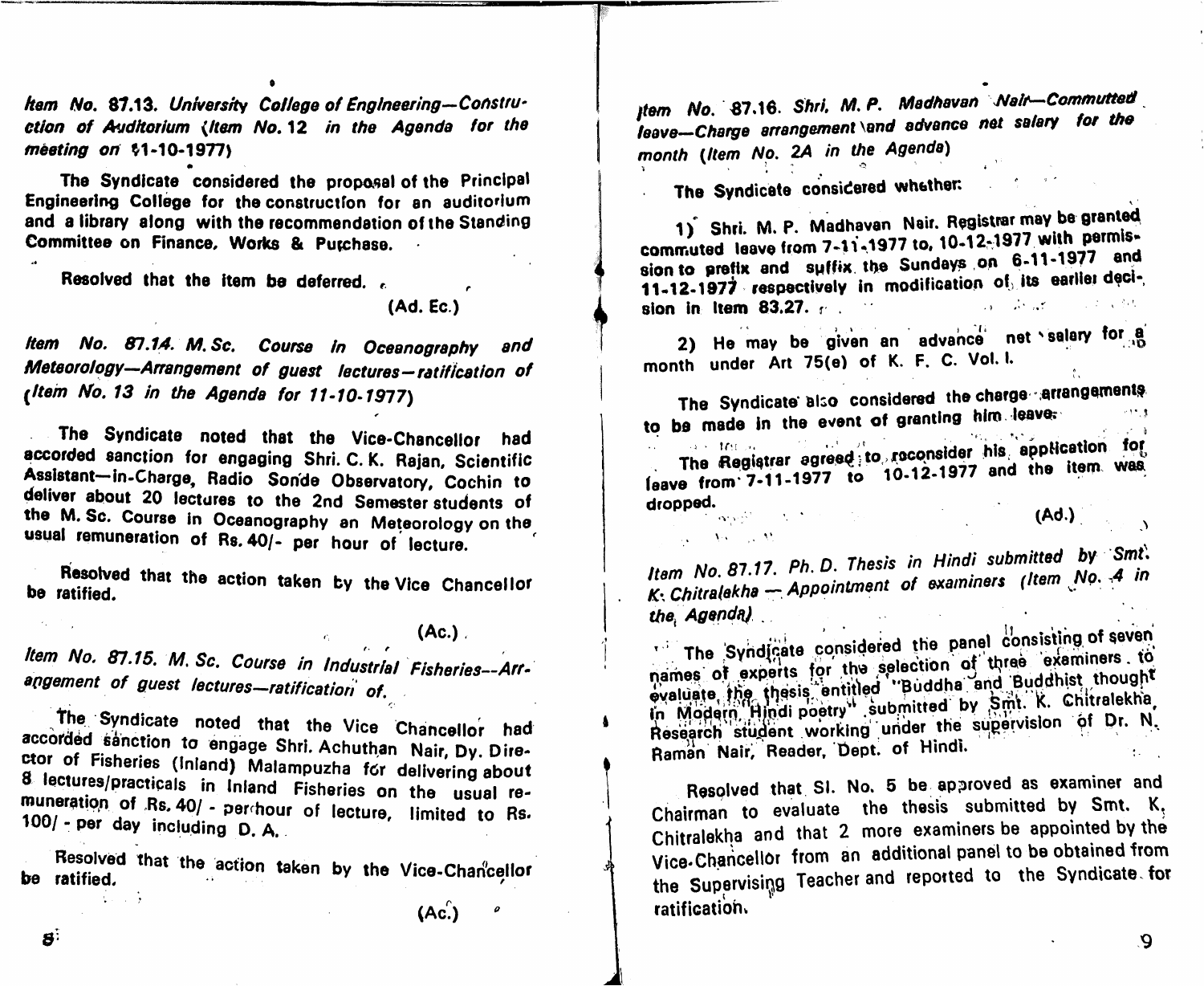Item No. 87.18. Allotment of rooms for the Neval Architecture students in the Univershy Hostel (Item No. 5 in the Agenda)

The Syndicate.considered the request of the Head of the Department of Ship Technology that 14 rooms in the University Hostel may be reserved for the VI Semester stu-<br>dents of the B. Teach Course in Naval Architecture and dents of the B. Teach Course in **Itaval Alchitecture** and Ship Building from October 1977 as they will be trained at Cochin Shipyards for 8 weeks from,21-10-1977 onwards and in the same manner from June 1978 onwards, along with the remarks of the Hon. Warden University Hostels and recommendations of the Standing Committee on Academic matters.

 $\blacklozenge$ 

K

(

Resolved that the question whether an additional storey can be constructed to each of the Men's Hostels be pursued expeditiously in consultation with the Kerala State Construction Corporation and that in the meantime the available rooms in the Teachers Hostel be allotted to the students. . ● i ..

Item No. 87.19. Admission to Engineering College-N. S. S. Certificate holders-Weightage of marks (Item No. 6 in<br>the Agenda) the Agenda)

The Syndicate considered whether Cochin University may agree to the resolution of the Academic Council of the<br>Kerala University that 3% of the total marks be given by way<br>of relaxation and weightage as the case may be, in the case Kerala University that 3% of the total marks be given by way of N. S. S. and N.C. C. candidates for ranking purposes in  $\mathbf{a}$ dmission to higher closes and discussed ranking purposes  $\frac{1}{2}$  admission to higher classes and that no dcuble benefit should  $\frac{1}{2}$ the Standing Committee on the Syndicate on academic,

Ine Syndicate also<sup>o</sup>noted that this matter was the I. U. C.  $\mathsf{C}$ .

nesolved that the recommendation of the. L. U. C. C. <sup>be</sup> awaited.  $\sqrt[9]{\text{Ac.}}$ )  $\sqrt[15]{\text{A}}$ 

Item No. 87.20 Translation and Publication Bureau-Proposals (Item No. 7 in the Agenda)

The Syndicate considered the resolution of the Senate<br>for starting a Translation and Publication Bureau and the for starting a Translation and detailed scheme together with the financial by Dr. N. E. Viewanatha lyer. Dean. Faculty of Humanities along with the recommendation of the Standing Committee of the Syndicate on Academic Matters and Finance, Works 8i Purchase.

Resolved that the proposal be recommended to the U. G. C. for financial assistance.

(Ac.)

item No. 87.21. B. Tech. Course in Polymer Science and Rubber Technology-Continuance of the Co-ordinator and supporting Staff gf Rubber Research Institute of India (Item No. 8 in the Agenda)  $\ell$  's  $^{\circ}$ 

The Syndicate considered the suggestion of Dr. C. K. N. Nair, Director of Research, Rubber Research Institute of India and Co-ordinator for the 2 year B. Tech Course in Rubber Processing and Technology that the co-ordinator Rubber Processing and Technology . .,2 months .nr on\* »..ic ...« 3 basis to handlle the problems and correspondence arising<br>in the reorganised scheme, while persons who give lectures! and take classes for the course from the Rubber Researchi and take classes for the  $e^{-i\omega}$  TA/DA and honorarium as and when the standing Committee on Academic matters. Institute of and when the course is going on, along with the recom-

Rescived that the services of Dr. C. K. N. Nair be terminated with effect from the date of starting the course terminated with effect non- the chemistry. In the Department of Applies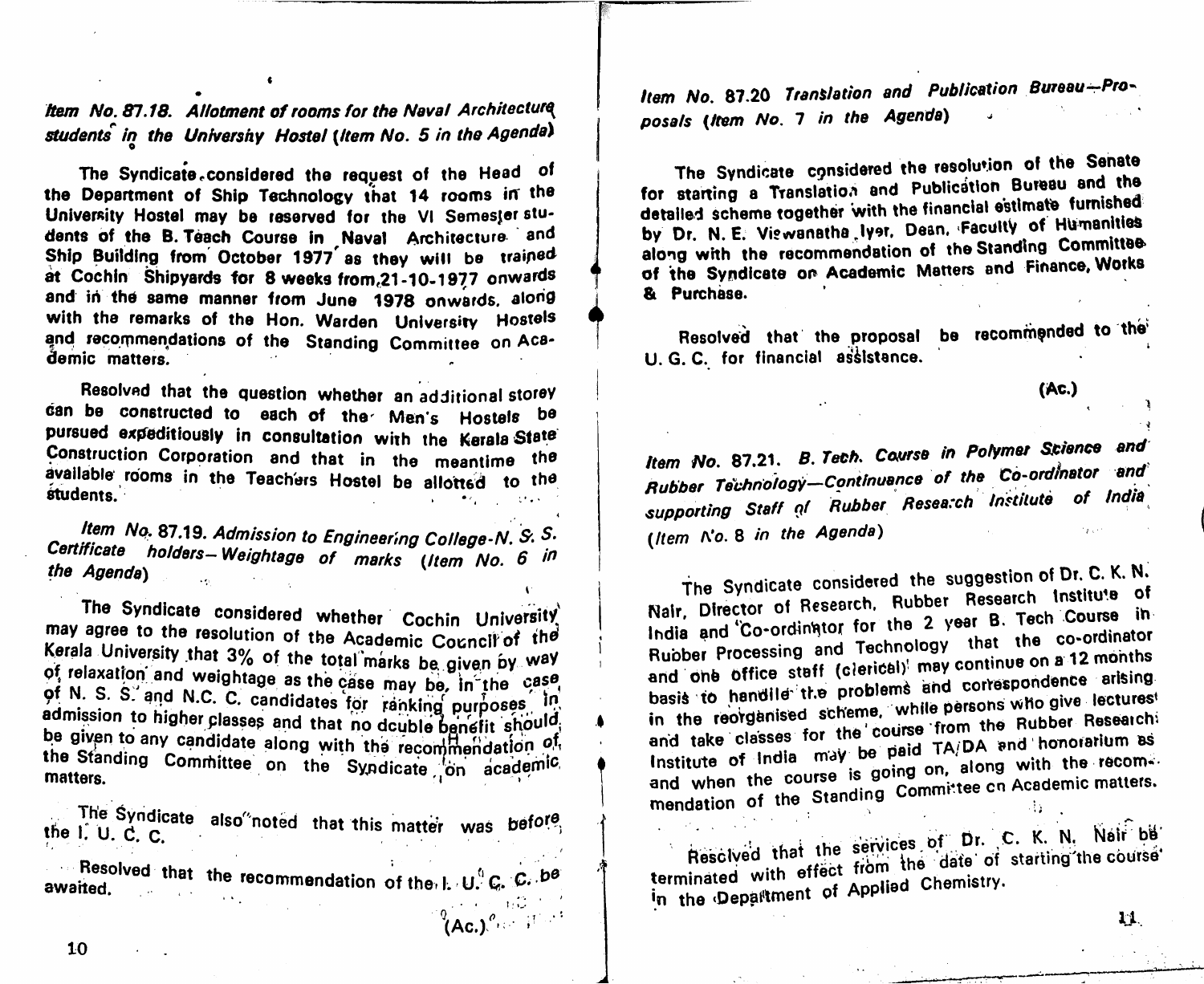tem No. 87.22. M. Sc. Course in Meteorology-Arrangement of Guest Lectures (Item No. 9 in the Agenda)

The Syndicate considered the request of the Head of the Department of Marine Sciences that Air Commadore P. A. Menon, Retd. Director of Meteorology, Air Force (now staying at Coimbatore) may be appointed as Guest Lecturer for the Illrd Semester Meteorology students for taking about 50 lecturers/practicals in Climatology and allied subject as per usual remuneration of Rs. 40/. per hour of lecture subject to a maximum of Rs. 100/- per day including D.A. along with recommendation of the Standing Committee of the Syndicate on Academic matters.

Resolved that Air Commadore Shri. P. A. Menon, Retd. Director of Meteorology be engaged as Guest Lecturer for the 3rd Semester Meteorology students for taking 50 lecture/practicals in Climatology and allied subjects on payment of remuneration of Rs. 40/- per hour of lecture subject to a maximum amount of Rs. 100/- per day including D.A. plus T.A. and D.A. for his journey from Coimbatore and back.

Item No. 87,23. Nomination of Dr. Wolfgang Adam, Head of the Department of Germen, Kerala University to the Board of Studies in Foreign Languages (Item No. 10 in the Agenda)

The Syndicate considered whether Dr. Wolfgang Adam, Head of the Department of German, Kerala University may be nominated to the Board of Studies in Foreign Languages in place of his predecessor Dr. Alfred Kastning along with the recommendation of the Standing Committee of the Syndicate on Academic matters.

Resolved that Dr. Wolfgang Adam, Head of the Dept. of German, Kerala University be nominated as member of Board of Studies in Foreign Languages.

 $\begin{array}{ccccc} \mathbb{H}(\mathbb{R},\mathbb{R}) & \mathbb{R} & \mathbb{R} & \mathbb{R} & \mathbb{R} & \mathbb{R} & \mathbb{R} & \mathbb{R} & \mathbb{R} & \mathbb{R} & \mathbb{R} & \mathbb{R} & \mathbb{R} & \mathbb{R} & \mathbb{R} & \mathbb{R} & \mathbb{R} & \mathbb{R} & \mathbb{R} & \mathbb{R} & \mathbb{R} & \mathbb{R} & \mathbb{R} & \mathbb{R} & \mathbb{R} & \mathbb{R} & \mathbb{R} & \mathbb{R} & \mathbb{$ 

Item No. 87.24 Proposal for organisation of a Bio-chemistry and Microbiology unit. (Item No. 11 in the Ajenda)

 $\mathcal{L}$ 

The Syndicate considered the proposal of the Head of the Department of Marine Sciences for organising a Bio-Chemistry and Microbiology unit in the School of Marine Sciences at a cost of Rs. 40 lakhs along with the recommendation of the Standing Committee on Academic matters.

Resolved that detailed proposals for organising Bio-Chemistry and Microbiology units be submitted to the Syndicate for consideration. 

Item No. 87.25 Financial assistance for the XVth Annual Conference of the Kerala Sastra Sahitya Parishath (Item No. 12. in the Agenda) and the same state of the state of the state of the state of the state of the state of the state of the state of the state of the state of the state of the state of the state of the state of the state of the s la ser en en la porta de la de la de la destaca de la destaca de la destaca de la destaca de la de

The Syndicate considered the request of the General Convener, Recoption Committee for the XVth Annual Conference of the Kerala Sastre Sahitya Parishath for financial assistance along with the recommendation of the Standing Committee of the Syndicate on Finance, Works & Purchase.

Resolved that a sum of Rs. 1000/- be granted for the XVth Annual Conference of the Kerala Sastra Sahitya  $31 - 1$ Parìshath.

 $(Ac.)$ 

Item No. 87.26 University College of Engineering, Trichur Consultancy WorK--Remittance of 50% of the charges for consultancy work by the staff of the College to the University. (Item No. 13 in the Agenda)

The Syndicate considered whether the teaching staff (skilled) of the Engineering College, Trichur who are allowed to take up consultancy work with the Government institutions or private institutions may be asked to remit 50% of